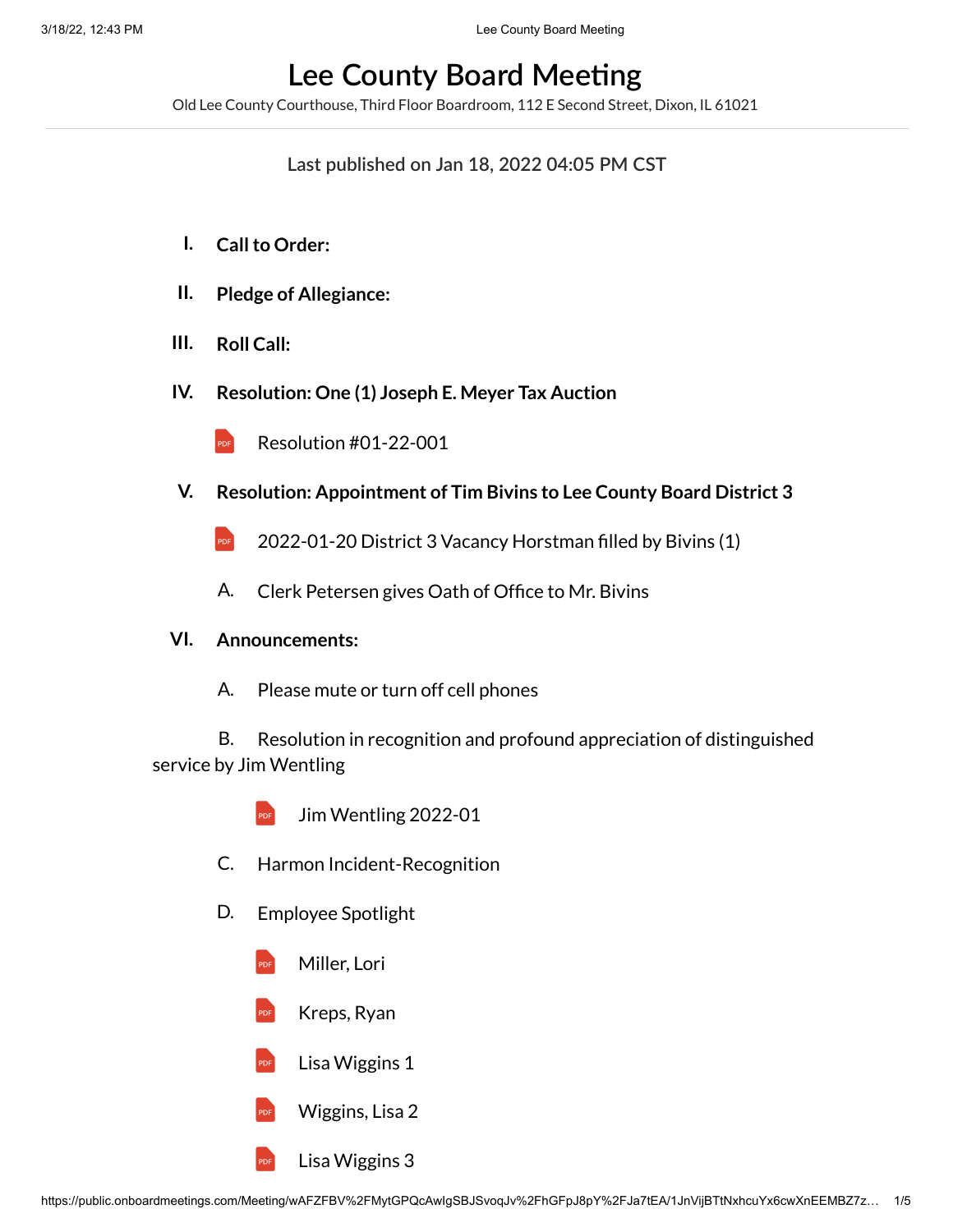**VII. Approval of Board Minutes of: December 21, 2021 Regular County Board meeeting**

**VIII. Zoning and Planning Petitions, Reports and Minutes**

- PDF January 2022 Zoning [and Planning](https://onboardprodpublic.blob.core.windows.net/1jnvijbttnxhcuyx6cwxneembz7zrc1xezuohc0hze4a/5RFkgbTfiY48p0u061QK8SYxAWrppVVa9tDHqmGFqZUA/January%202022%20Zoning%20and%20Planning%20Report.pdf) Report
- PDF [Minutes.LCRPC.01.03.2022](https://onboardprodpublic.blob.core.windows.net/1jnvijbttnxhcuyx6cwxneembz7zrc1xezuohc0hze4a/41JvZuCfwzyiiUmm8nkrthGxIvriEpiqkfvpSJnCkp4A/Minutes.LCRPC.01.03.2022.pdf)
- PDF 01.06.22 - [ZBA.Minutes](https://onboardprodpublic.blob.core.windows.net/1jnvijbttnxhcuyx6cwxneembz7zrc1xezuohc0hze4a/OiXqKsp1ht6dOfrNwS5ytA6WfRG1kZoLVXIpMbiqrVgA/01.06.22%20-%20ZBA.Minutes.pdf)
- **IX. Petitions Going To the Zoning Board of Appeals:**
	- A. Petition 21-P-1584 Petitioner: Michael Partington PPN# 07-08-06-37-

003

- PDF Petition [21.P.1584](https://onboardprodpublic.blob.core.windows.net/1jnvijbttnxhcuyx6cwxneembz7zrc1xezuohc0hze4a/921cfnbxR84iihMRu4ZvoViZluLoEpHuqhWDwpMZeZYA/Petition%2021.P.1584.pdf)
- **X. Petitions Going To the Planning Commission:**
- A. Petition 22-PC-66 - Ordinance: Solar Energy Systems as an Accessory Use
	- PDF Solar Energy Systems as an [Accessory](https://onboardprodpublic.blob.core.windows.net/1jnvijbttnxhcuyx6cwxneembz7zrc1xezuohc0hze4a/YXyiAczZDLb6gyFihf5ugrmNBaSkQ5paLNNHipPIoqEA/Solar%20Energy%20Systems%20as%20an%20Accessory%20Use4%20tracking.pdf) Use4 tracking
	- **XI. Petitions Coming From the Zoning Board of Appeals: None**
	- **XII. Petitions Coming From the Planning Commission:**
		- A. Petition 21-PC-65 Petitioner: Lee County
			- PDF Petition [21.PC.65](https://onboardprodpublic.blob.core.windows.net/1jnvijbttnxhcuyx6cwxneembz7zrc1xezuohc0hze4a/tf8ywTsMgZfgqifvJdhpeOJCC8dXhquPzON9GLNE2h4A/Petition%2021.PC.65.pdf)
			- PDF [Resolution](https://onboardprodpublic.blob.core.windows.net/1jnvijbttnxhcuyx6cwxneembz7zrc1xezuohc0hze4a/AF45qVzKphUGKmwp2XwuoEN75B07AiG4fXSDH5e5NpMA/Resolution%2021-PC-65.pdf) 21-PC-65
- **XIII. Administrator Monthly Update and Board Member Comments**
- **XIV. Public/Visitor Comments:**
	- A. Items on the agenda - visitors allowed 10 minutes
	- B. Items not on the agenda - visitors allowed 5 minutes
- **XV. Reports of Committee:**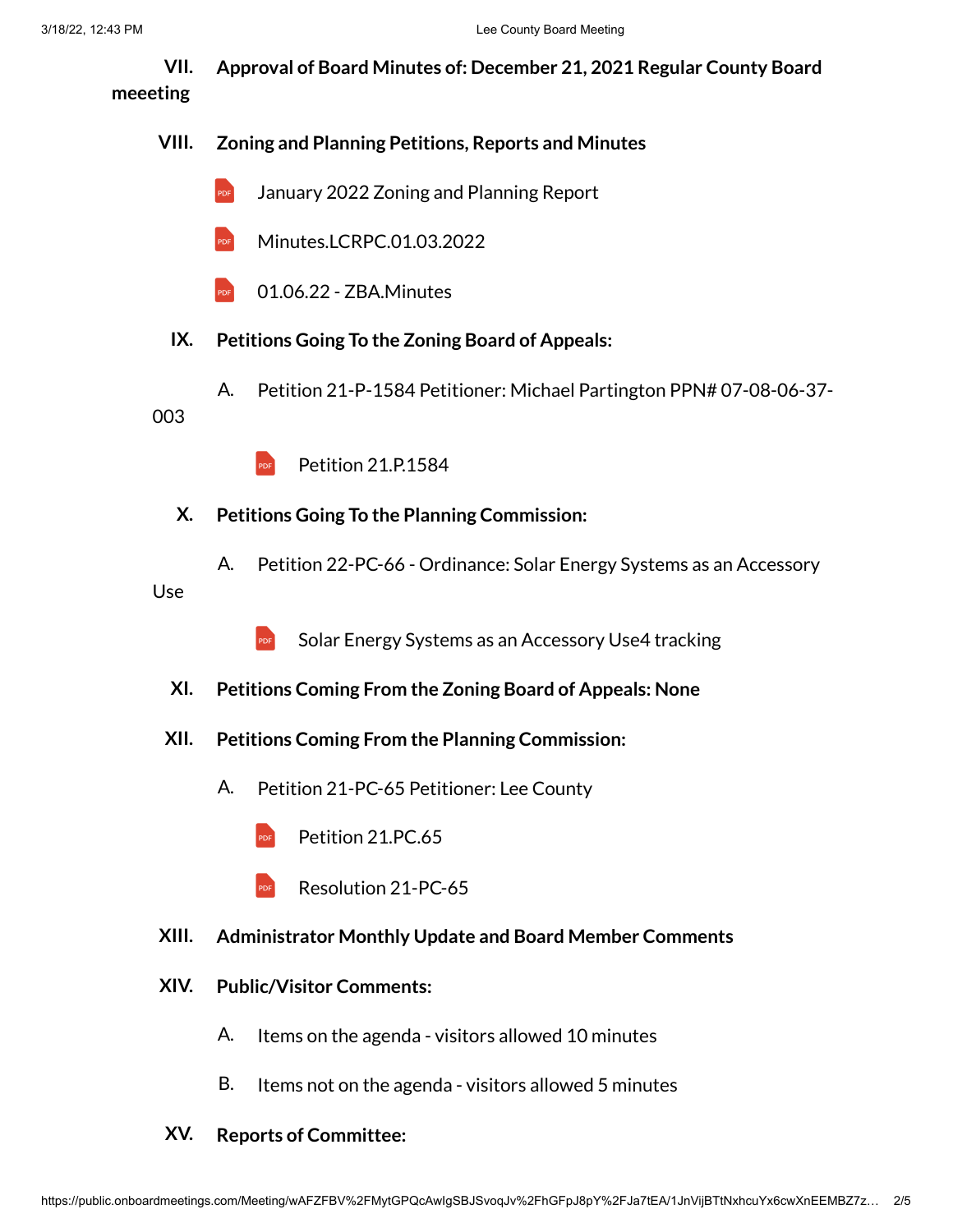- A. Administrative Services: Chris Norberg, Chair
	- PDF Lee County [Administrative](https://onboardprodpublic.blob.core.windows.net/1jnvijbttnxhcuyx6cwxneembz7zrc1xezuohc0hze4a/KkKqN21LLf9XeykIlOGpfPbqZ3YAWQuDVERMGBRAsa8A/Lee%20County%20Administrative%20Services%20Committee%20Meeting%20Minutes%20NL.pdf) Services Committee Meeting Minutes
- NL
- PDF [Assessment](https://onboardprodpublic.blob.core.windows.net/1jnvijbttnxhcuyx6cwxneembz7zrc1xezuohc0hze4a/7mhsqoWzeWPdvRxpon2Rb4cwS9RUwxkwFbkzq4vH08EA/Assessment%20Office%20Report%20January%202022.pdf) Office Report January 2022
- PDF County Clerk [and Recorder](https://onboardprodpublic.blob.core.windows.net/1jnvijbttnxhcuyx6cwxneembz7zrc1xezuohc0hze4a/j2nIfkZU7FGmf4SXHsw7Rcl0tg8f91pEUWynAj2zlJoA/County%20Clerk%20and%20Recorder%20Report%20for%20January%202022.pdf) Report for January 2022
- PDF GIS [Department](https://onboardprodpublic.blob.core.windows.net/1jnvijbttnxhcuyx6cwxneembz7zrc1xezuohc0hze4a/RXjx6RpUnwQR6aJtW54BwHA3pBe80WaEUehkuiSaIaAA/GIS%20Department%20Report%20January%202022.pdf) Report January 2022
- PDF Accept Syndeo RFP [Response](https://onboardprodpublic.blob.core.windows.net/1jnvijbttnxhcuyx6cwxneembz7zrc1xezuohc0hze4a/Mdy9PJ091BGgRVSlSVAdvtWeq1nZogfVfFsDi3Uckz4A/Accept%20Syndeo%20RFP%20Response.pdf)
- PDF ROE January 2022 [Committee](https://onboardprodpublic.blob.core.windows.net/1jnvijbttnxhcuyx6cwxneembz7zrc1xezuohc0hze4a/HXlg289q1Js4zlMEWplUz9mHew7Eqf6fp3GfCsOSfKMA/ROE%20January%20%202022%20Committee%20Report.pdf) Report
- PDF [Executive](https://onboardprodpublic.blob.core.windows.net/1jnvijbttnxhcuyx6cwxneembz7zrc1xezuohc0hze4a/uonGz35tKJojX053x7yPI0t3QKcrSGt4r3NkoxGpzAQA/Executive%20Session%20Minutes%20Releases%20in%20Admin%20on%201.10.22.pdf) Session Minutes Releases in Admin on 1.10.22
- B. Blackhawk Hills Regional Council: John Nicholson, Liaison
- C. Claims: Marilyn Shippert, Chair
	- PDF Lee County Claims Committee Minutes [Revised 1.13.22](https://onboardprodpublic.blob.core.windows.net/1jnvijbttnxhcuyx6cwxneembz7zrc1xezuohc0hze4a/ro4fM2rj25EzSfuh34mh1MBtf55t2dx6gSZVzJgpd14A/Lee%20County%20Claims%20Committee%20%20Minutes%20Revised%201.13.22%20NL.pdf) NL
- D. Finance: Jim Schielein, Chair
	- PDF Finance [Committee](https://onboardprodpublic.blob.core.windows.net/1jnvijbttnxhcuyx6cwxneembz7zrc1xezuohc0hze4a/j8TCKupanU7p9SBJgBnEW8X2mBx2ytkUmFxLPRDawJ0A/Finance%20Committee%20Meeting%20Minutes%20NL.pdf) Meeting Minutes NL
- E. Health Department: Katie White, Liaison
	- PDF [Board of](https://onboardprodpublic.blob.core.windows.net/1jnvijbttnxhcuyx6cwxneembz7zrc1xezuohc0hze4a/k55Mh0LwOtwj406bUfegXf2VqKeTKm6nMa7kqo4wdgQA/Board%20of%20Health%20report.pdf) Health report
- F. 911 Board: Keane Hudson, Liaison
- G. Properties / Planning / Zoning: Tom Wilson, Chair

PDF Lee County Properties, Planning, and Zoning [Committee](https://onboardprodpublic.blob.core.windows.net/1jnvijbttnxhcuyx6cwxneembz7zrc1xezuohc0hze4a/4cJfrF4IubAghKo1xPhs6QqrYkoV0PiPs2630qpqjgoA/Lee%20County%20Properties,%20Planning,%20and%20Zoning%20Committee%20Meeting%20Minutes%20NL.pdf) Meeting Minutes NL

- PDF Renewable Energy [Committee](https://onboardprodpublic.blob.core.windows.net/1jnvijbttnxhcuyx6cwxneembz7zrc1xezuohc0hze4a/kN13pRsZWiQeTQdFhls8BpDmFAYCUchpIF7R4wTuTC4A/Renewable%20Energy%20Committee%20Minutes%2011.01.pdf) Minutes 11.01
- PDF Renewable Energy [Committee](https://onboardprodpublic.blob.core.windows.net/1jnvijbttnxhcuyx6cwxneembz7zrc1xezuohc0hze4a/puaDGCQH1fTeLcO1nnzGeEUDpUppOpmx6jhjVfGH5bsA/Renewable%20Energy%20Committee%20Minutes%2012.02.pdf) Minutes 12.02
- PDF LOTS Report Out to Lee County [Properties](https://onboardprodpublic.blob.core.windows.net/1jnvijbttnxhcuyx6cwxneembz7zrc1xezuohc0hze4a/ljRxOQUNRpQej8ovbVYvqoIzmNmuEbgKbQogjDdiHnYA/LOTS%20Report%20Out%20to%20Lee%20County%20Properties%20&%20County%20Board.pdf) & County Board
- H. Public Safety / Health / Judicial: Mike Koppien, Chair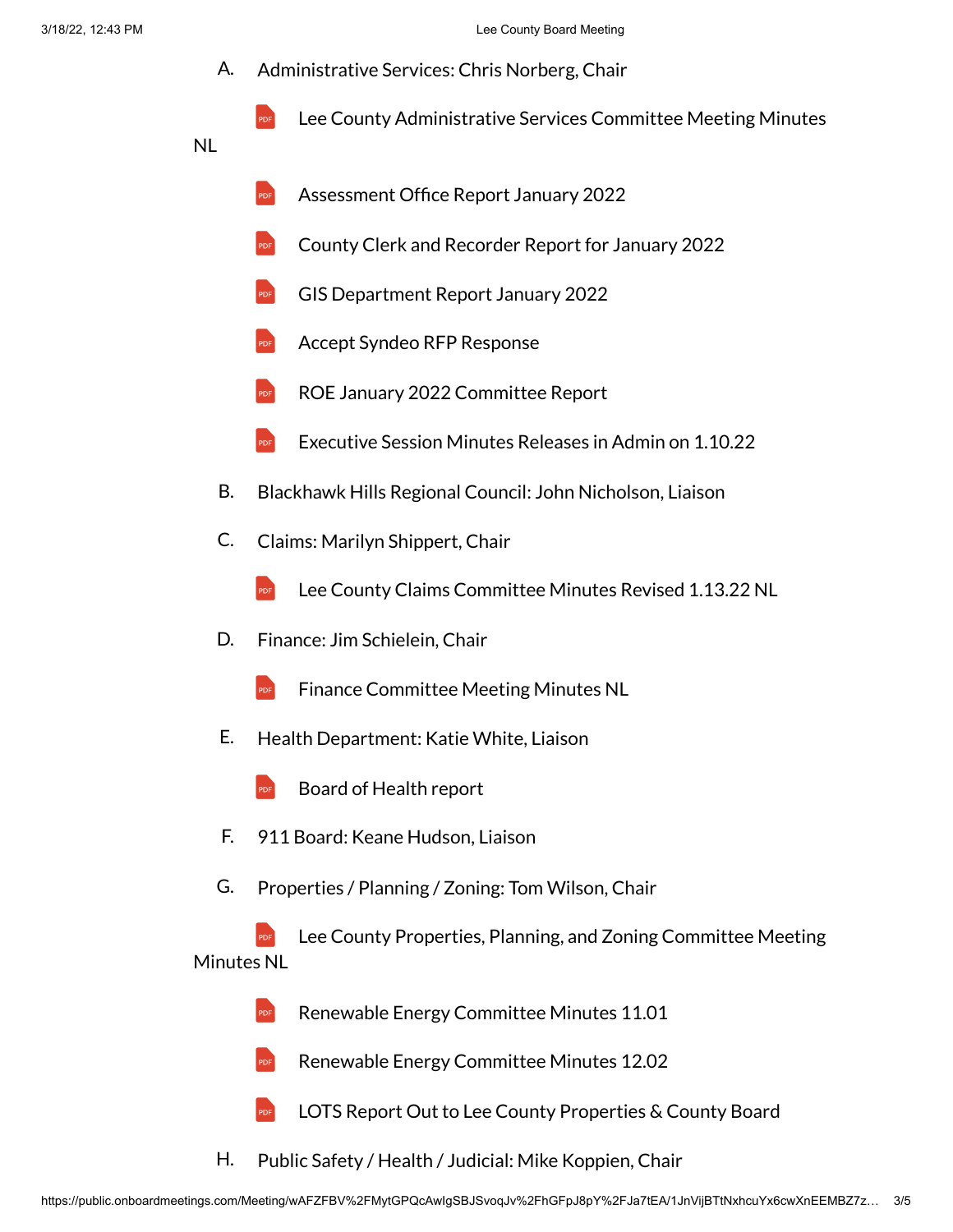- PDF [Public Safety,](https://onboardprodpublic.blob.core.windows.net/1jnvijbttnxhcuyx6cwxneembz7zrc1xezuohc0hze4a/9dE7CeLBlMnefrtahna20lFZyUfG42CDBFq4TUKV498A/Public%20Safety,%20Health%20and%20Judicial%20Committee%20Meeting%20Minutes%20NL.pdf) Health and Judicial Committee Meeting Minutes NL
- PDF Probation [Board Report](https://onboardprodpublic.blob.core.windows.net/1jnvijbttnxhcuyx6cwxneembz7zrc1xezuohc0hze4a/3lL7yThu7iHkxXc6BQSYDJFyPburpB3TT7pzBWW81wkA/Probation%20Board%20Report%20-Jan.22.pdf) -Jan.22
- I. Transportation / Solid Waste: Doug Farster, Chair (Motion to Approve Claims)
	- PDF Trans [and SW Meeting](https://onboardprodpublic.blob.core.windows.net/1jnvijbttnxhcuyx6cwxneembz7zrc1xezuohc0hze4a/Y8XgKrmEIKF2dPb8bP4plRX8pex4gxV7Cqp1zVobq9YA/Trans%20and%20SW%20Meeting%20Min.%20January.pdf) Min. January
	- J. Tri-County Opportunities Council: Marvin Williams, Liaison
	- K. Tourism: Bill Palen, Liaison
	- L. United Counties Council of Illinois (UCCI): Doug Farster, Liaison
		- PDF 2021 Nov 15 UCCI [Membership](https://onboardprodpublic.blob.core.windows.net/1jnvijbttnxhcuyx6cwxneembz7zrc1xezuohc0hze4a/QTfpFcbfEey3kFPqqTl3VyWPjqbJna3sHrHk8imxdiUA/2021%20Nov%2015%20UCCI%20Membership%20Minutes.pdf) Minutes
	- M. Executive / Claims: Bob Olson, Chair
		- PDF Executive [Committee](https://onboardprodpublic.blob.core.windows.net/1jnvijbttnxhcuyx6cwxneembz7zrc1xezuohc0hze4a/SYfBDi2nGZCywEBvMScJO0bQtKnAOmj3M0X4S7uer68A/Executive%20Committee%20Meeting%20Minutes%20NL.pdf) Meeting Minutes NL
- **XVI. County Officers Reports.**
	- PDF [Treasurer's](https://onboardprodpublic.blob.core.windows.net/1jnvijbttnxhcuyx6cwxneembz7zrc1xezuohc0hze4a/hOR0xfxp7KiModx24gdGwM1yBuKqf2PSgmGgkPsneW8A/Treasurer) Report
	- PDF Circuit Clerk [Report](https://onboardprodpublic.blob.core.windows.net/1jnvijbttnxhcuyx6cwxneembz7zrc1xezuohc0hze4a/3xCbNvVoYnFYWvGJOZrspAJ4EjwcKGCC4cpQKRsDR6oA/Circuit%20Clerk%20Report.pdf)
	- PDF County Clerk Month Ending [November](https://onboardprodpublic.blob.core.windows.net/1jnvijbttnxhcuyx6cwxneembz7zrc1xezuohc0hze4a/MDro2w03itp4RAUXUpEVLWcCt4wkvdagDnDqexL1qX0A/County%20Clerk%20Month%20Ending%20November%2030,%202021.pdf) 30, 2021
	- PDF County Clerk Year Ending [November](https://onboardprodpublic.blob.core.windows.net/1jnvijbttnxhcuyx6cwxneembz7zrc1xezuohc0hze4a/caBT0G4MZgmDiylMbAahG3UddvWHAld8p0pIbTVkf04A/County%20Clerk%20Year%20Ending%20November%202021.pdf) 2021
	- PDF [County](https://onboardprodpublic.blob.core.windows.net/1jnvijbttnxhcuyx6cwxneembz7zrc1xezuohc0hze4a/fe6DaG1DLxWsbxgMpS3qOEGifI9A9V6CJpJWfDwEHxQA/County%20Clerk%20Report.pdf) Clerk Report

#### **XVII. Old Business:**

A. Resolution: Adjustment of Precinct Boundaries Establishing Polling **Locations** 

> PDF 2022-01-20 [Amendment](https://onboardprodpublic.blob.core.windows.net/1jnvijbttnxhcuyx6cwxneembz7zrc1xezuohc0hze4a/pSw37huKGPf1BXOMf1QAHDjbdlQAkpVrMfHhnRlLW30A/2022-01-20%20Amendment%20to%20Precinct%20Boundaries%20(3).pdf) to Precinct Boundaries (3)

#### **XVIII. New Business:**

- A. ARPA Committee Funding Recommendations
	- 1. Sauk Valley Community College Agriculture Program - \$100,000